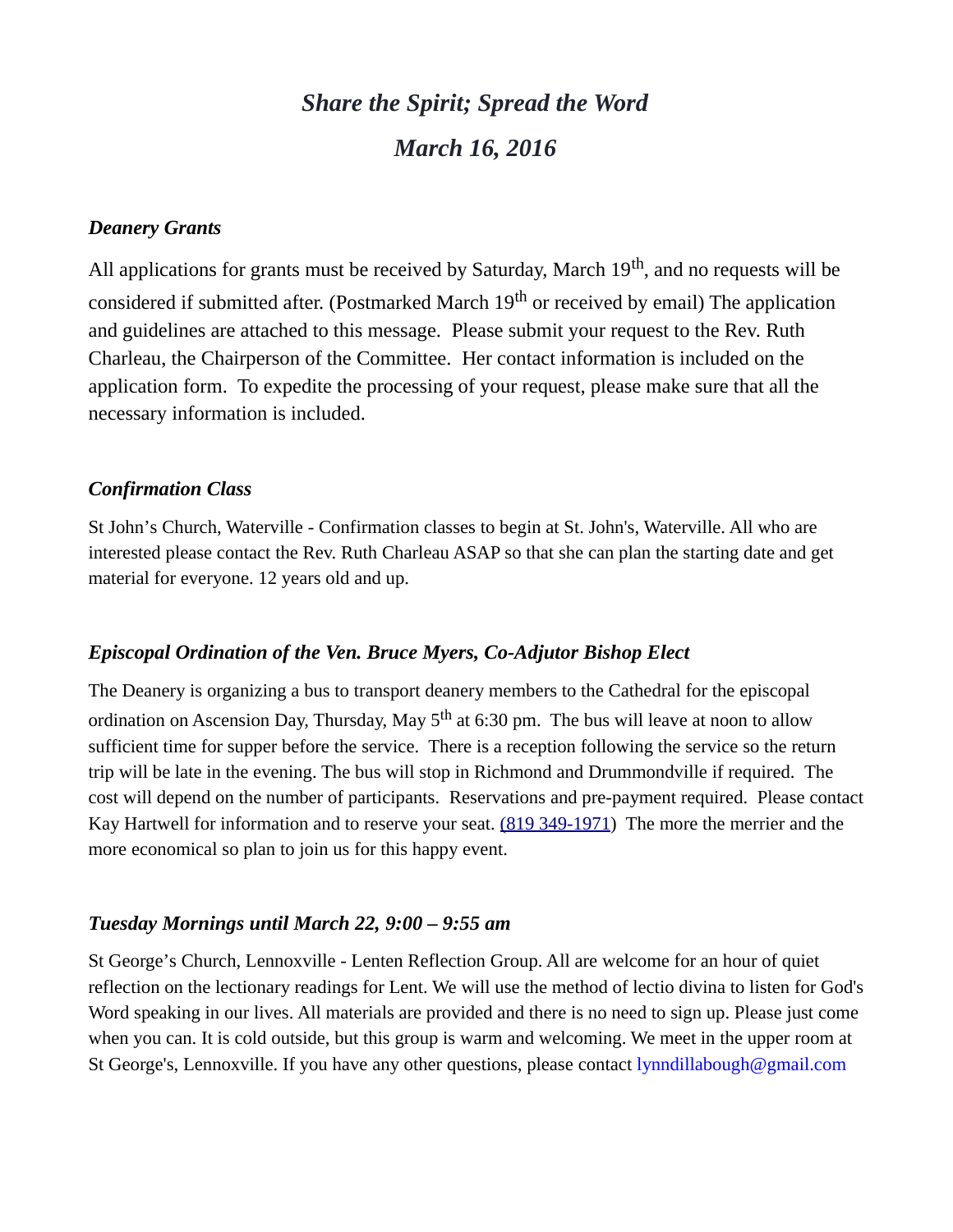# *Wednesday Evenings until March 30, 6:00 – 8:00 pm*

St George's Church, Lennoxville - The Nicene Creed: What Does the Church REALLY Believe? A six week course on the Nicene Creed led by the Archdeacon will be held on the Wednesday Evenings in Lent. This course is particularly suitable for those of mature years considering preparation for the Sacrament of Confirmation. It is also suitable for those interested in the theology and philosophy of foundational Christian thought. Participants need not be Christians but it is for all those who are interested in what the Church REALLY believes as opposed to what most people THINK it believes. Conversation will take part over a Lenten soup supper. A sung service of compline to follow.

## *Thursday, March 17, 11:30 am – 1:00 pm*

St George's Church Hall, Lennoxville – Special St Patrick's Third Thursday Soup Lunch. Irish stew, potato soup and cream of broccoli soup, Irish soda bread and cheese, and green pistachio cake for dessert as well as tea, coffee and juice. There is no charge for the lunch but a donation would be gratefully accepted.

### *Sunday, March 20 - 1:30 - 4:00p.m.*

St Anne's Church, Richmond - The Walking Christians. All high school-aged youth and almost high school-aged youth are welcome to join this friendly group for worship, games, outings, and discussions. This is a safe place to explore life and religion and to just hang out and have fun. All are welcome. For more information, please contact **lynndillabough@gmail.com** 

### *Easter Week Services:*

### *Maundy Thursday, March 24, 7:00 pm*

St Mark's Chapel, Bishop's University, 7:00 pm

St George's Church, Lennoxville, 7:00 pm

### *Good Friday, March 25*

St Luke's Church, Magog, 9:30 am. St. Luke's will be the host parish this year for Magog's Annual Ecumenical Procession of the Cross commencing at St. Paul's United Church at 9:30 a.m., processing to l'Église St-Patrice with service at 10 a.m. and terminating at St. Luke's with service at 10:30. At St. Luke's there will be a time of fellowship in the parish hall with refreshments.

- St George's Church, Lennoxville, 11:00 am
- St Mark's Chapel, Bishop's University. 11:00 am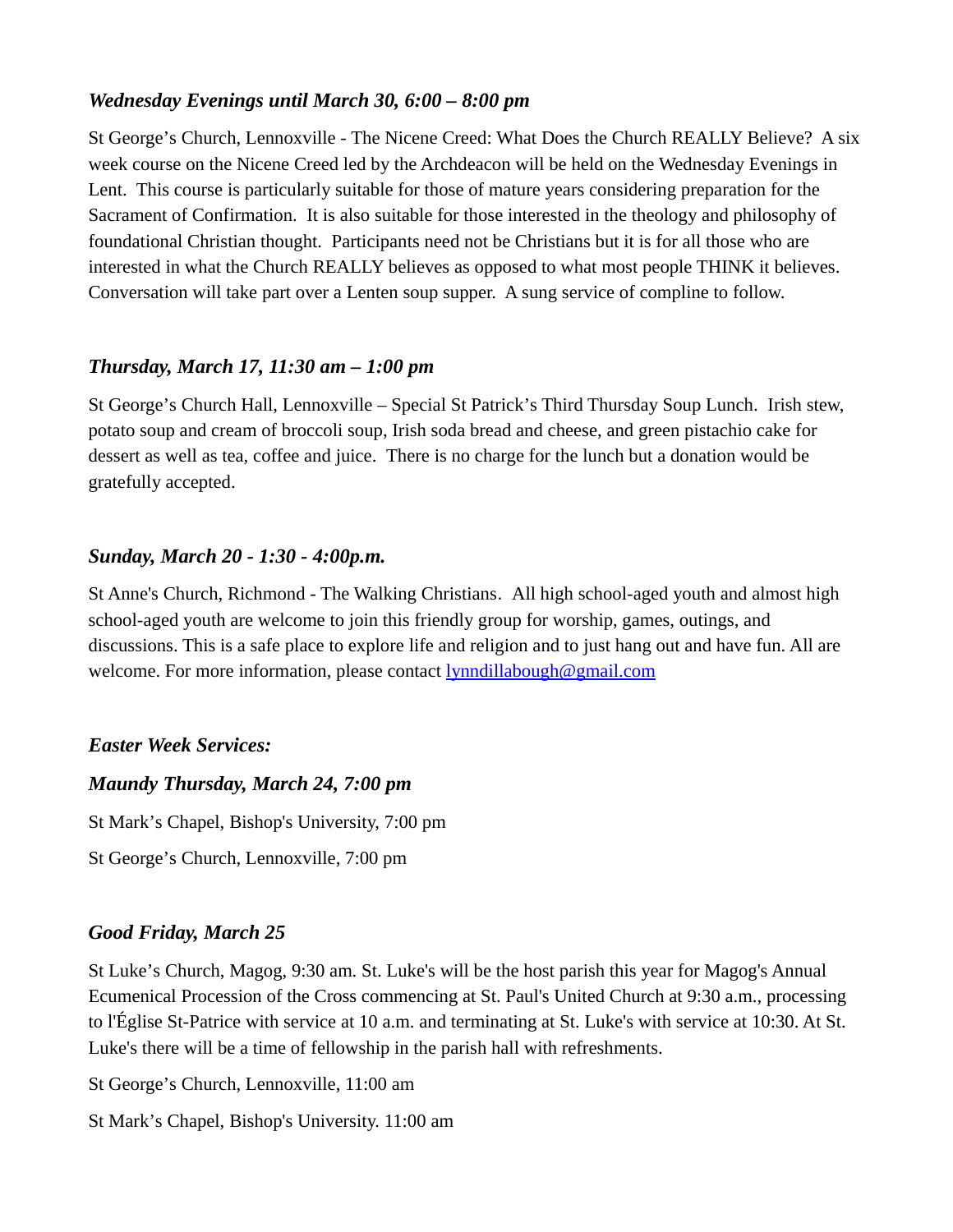# *Holy Saturday, March 26*

St George's Church, Lennoxville, 10:00 pm – Easter Vigil

## *Easter Sunday, March 27, Services of Holy Eucharist*

St Barnabas' Church, North Hatley, 9:00am. The Ven. Edward Simonton

St George's Church, Ayer's Cliff, 9:00 am. The Rev. Barbara Wintle

St Luke's Church, Magog - There will be three baptisms on Easter Sunday at St. Luke's at the service of Holy Communion commencing at 9:15 a.m. You are invited to join the congregation and welcome the new members of the church. The Rev. Canon Fred Richardson

St Mark's Chapel, Bishop's University, 10:00 am. The Ven. Heather Thomson

St George's Church, Lennoxville, 11:00 am. The Ven. Edward Simonton and Scott Potter

St Stephen's Church, Coaticook. 11:00 am. The Rev. Barbara Wintle

St James' Church, Hatley, 2:00 pm. The Ven. Edward Simonton and Scott Potter

### *Sunday, April 3 - 2:00p.m.*

.

St Augustine's Church, Danville - Country Gospel Hour. Join with others from across the deanery as we hear scripture, pray, and listen to personal spiritual testimonies by guest speakers who reflect on the passage from scripture that has been most meaningful to them. Music is led by the Country Gospel band, "Dave and the Wranglers". Refreshments following the service are always a treat. If you would like tickets to this event (free but necessary so that we know how much food to provide) please contact [lynndillabough@gmail.com](mailto:lynndillabough@gmail.com)

# *Monday, April 4 - Monday, June 13, 7:00 - 8:00p.m.*

St George's Church Upper Room, Lennoxville - Lectio Divina. All are welcome to join this gentle reflection on the gospel reading for the upcoming Sunday. Using a technique that is at once both ancient and post-modern we listen for the leading of the Holy Spirit as we reflect on the meaning of the Word in our lives. Expect a lot of silence and expect to have your heart opened to God. If you have any questions about Lectio Divina, please contact [lynndillabough@gmail.com](mailto:lynndillabough@gmail.com)

# *Tuesday April 5, 5:15-6:45*

St Augustine's Church, Danville - Messy Church*.* All families with children 12 and under are welcome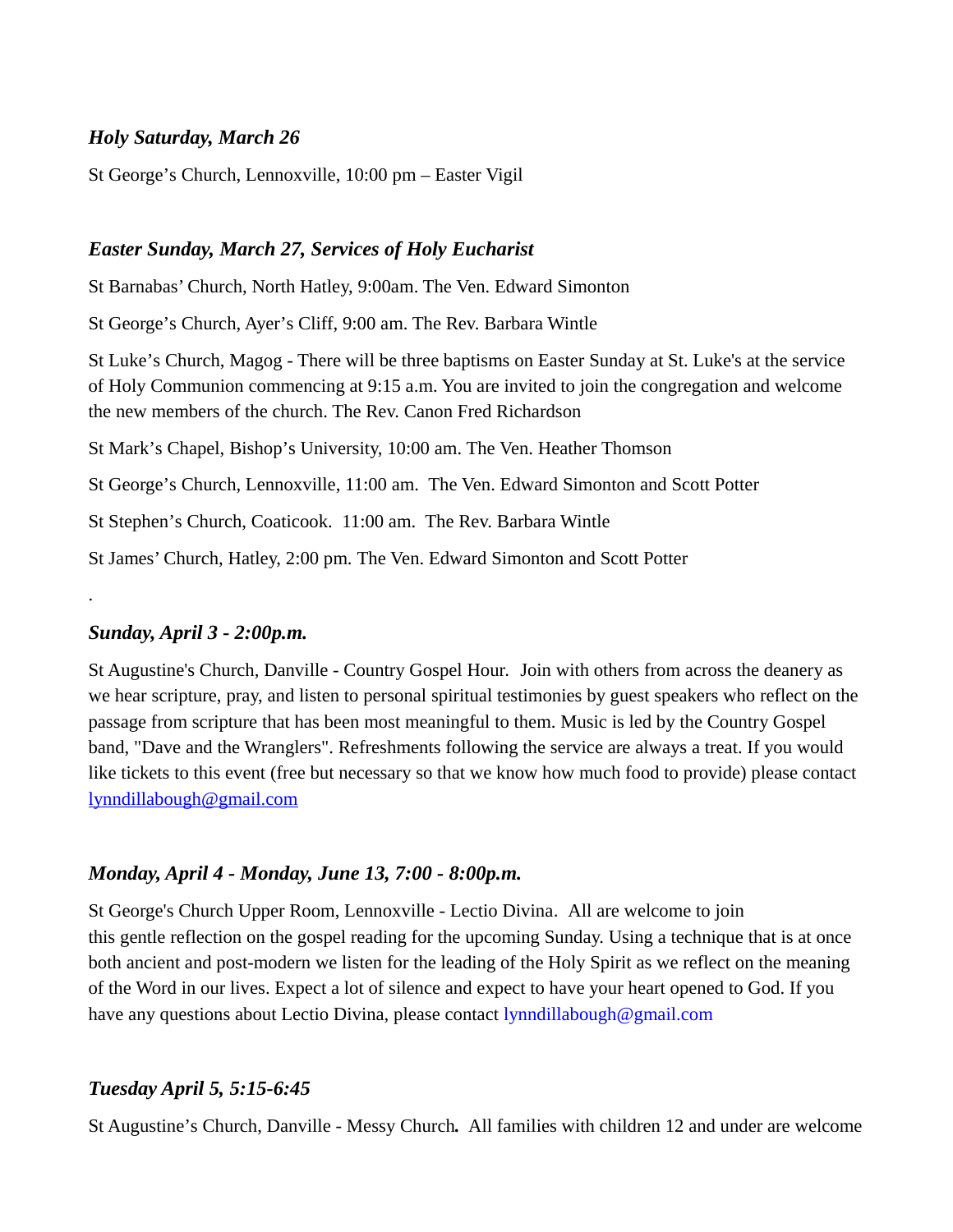for this time of learning and worship. Parents (or grandparents) attend along with their children as we learn about our faith and enjoy a good meal. Storytelling, crafts, worship and dinner with materials and food all provided. We do collect a freewill offering during worship. This month we are learning about resurrection and hope. If you would like to attend, or would like more information about the program, please contact [lynndillabough@gmail.com](mailto:lynndillabough@gmail.com)

# *Wednesday, April 6, 5:15-6:45*

*St Paul's, Bury - Messy Church.* All families with children 12 and under are welcome for this time of learning and worship. Parents (or grandparents) attend along with their children as we learn about our faith and enjoy a good meal. Storytelling, crafts, worship and dinner with materials and food all provided. We do collect a freewill offering during worship. This month we are learning about resurrection and hope. If you would like to attend, or would like more information about the program, please contact [lynndillabough@gmail.com](mailto:lynndillabough@gmail.com)

# *Saturday, April 19, 1:30 - 4:30*

Opening to the Spirit Afternoon Writing Retreat in Magog: All are welcome to join the authors of the weekly Opening to the Spirit column (Fridays in the Sherbrooke Record) for an afternoon of writing and sharing. Refreshments provided. Please contact [lynndillabough@gmail.com](mailto:lynndillabough@gmail.com) for more information and to register.

# *Monthly Services of Holy Eucharist in Senior Residences*

Third Wednesday of the month at the Wales Home, Richmond, at 10:00 a.m. The Rev. Canon Fred Richardson celebrating, Ann Clark, pianist.

Third Friday of the month at the Grace Village, Huntingville at 10:00 a.m. The Rev. Canon Fred Richardson celebrating assisted by Lorna Gordon, Sandra Gallichon, pianist. All are invited to attend.

# *Education for Ministry - Year One: September 2016 until June 2017*

Beginning in September, there will be an opportunity for new participants from the deanery to begin the Education for Ministry program. Now is the time to start thinking about this. EfM is a four-year program of theological education for lay people. The commitment is high, but the rewards are many as you learn to reflect theologically on your own life and on the world in which we live. First year involves an intensive study of the Old Testament scriptures. The following three years are on the topics of: New Testament, Church History, Theology, Ethics, and Ecumenism/Inter-Faith Dialogue. All years have a strong component of practical theological reflection. In many dioceses this is the standard formation program for lay readers, but anyone seeking greater maturity in their faith will find the